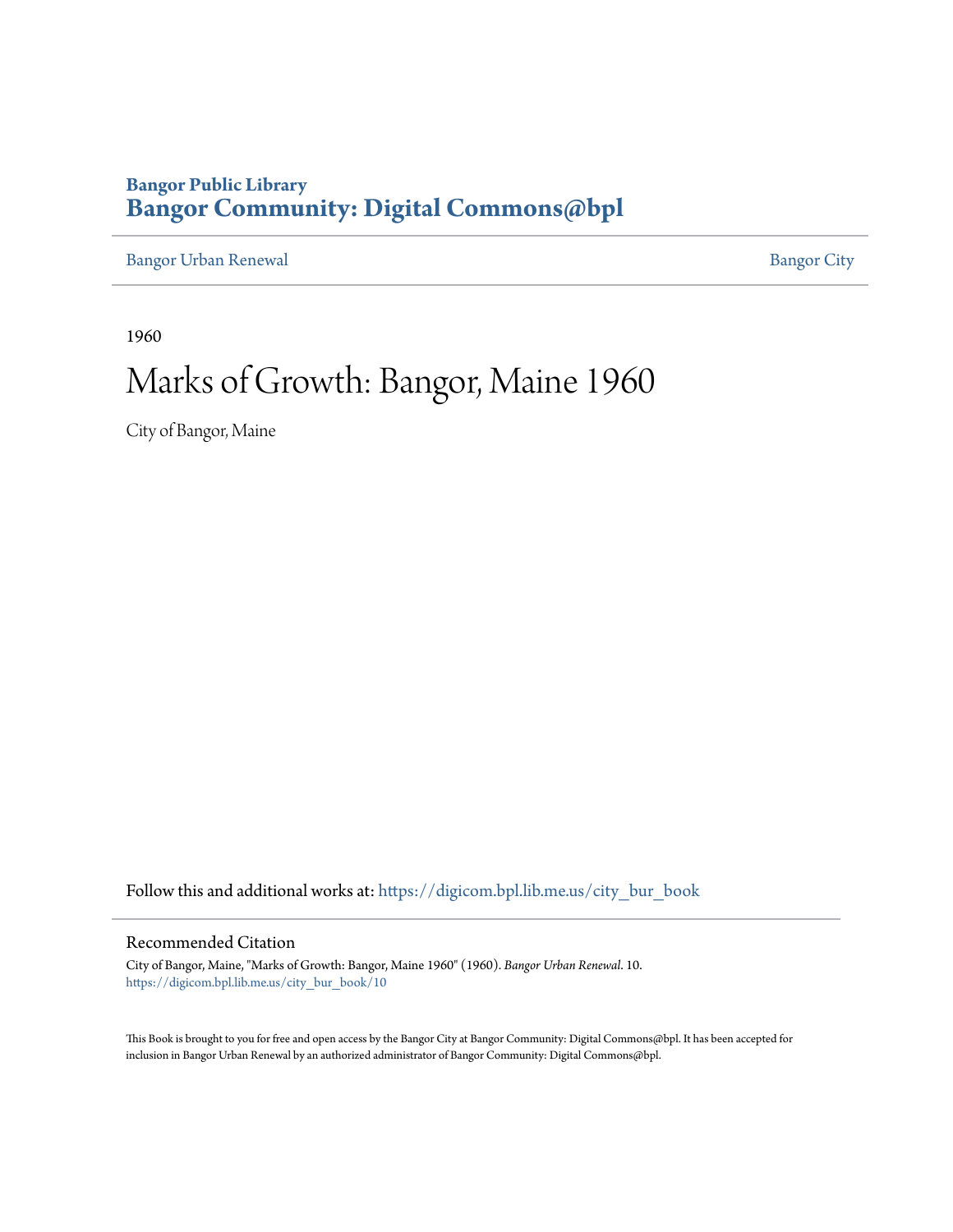# **MARKS OF GROWTH**

BANGOR, MAINE 1960

**SOUTHERN** 

**MARINE MONTHS** 

Laghan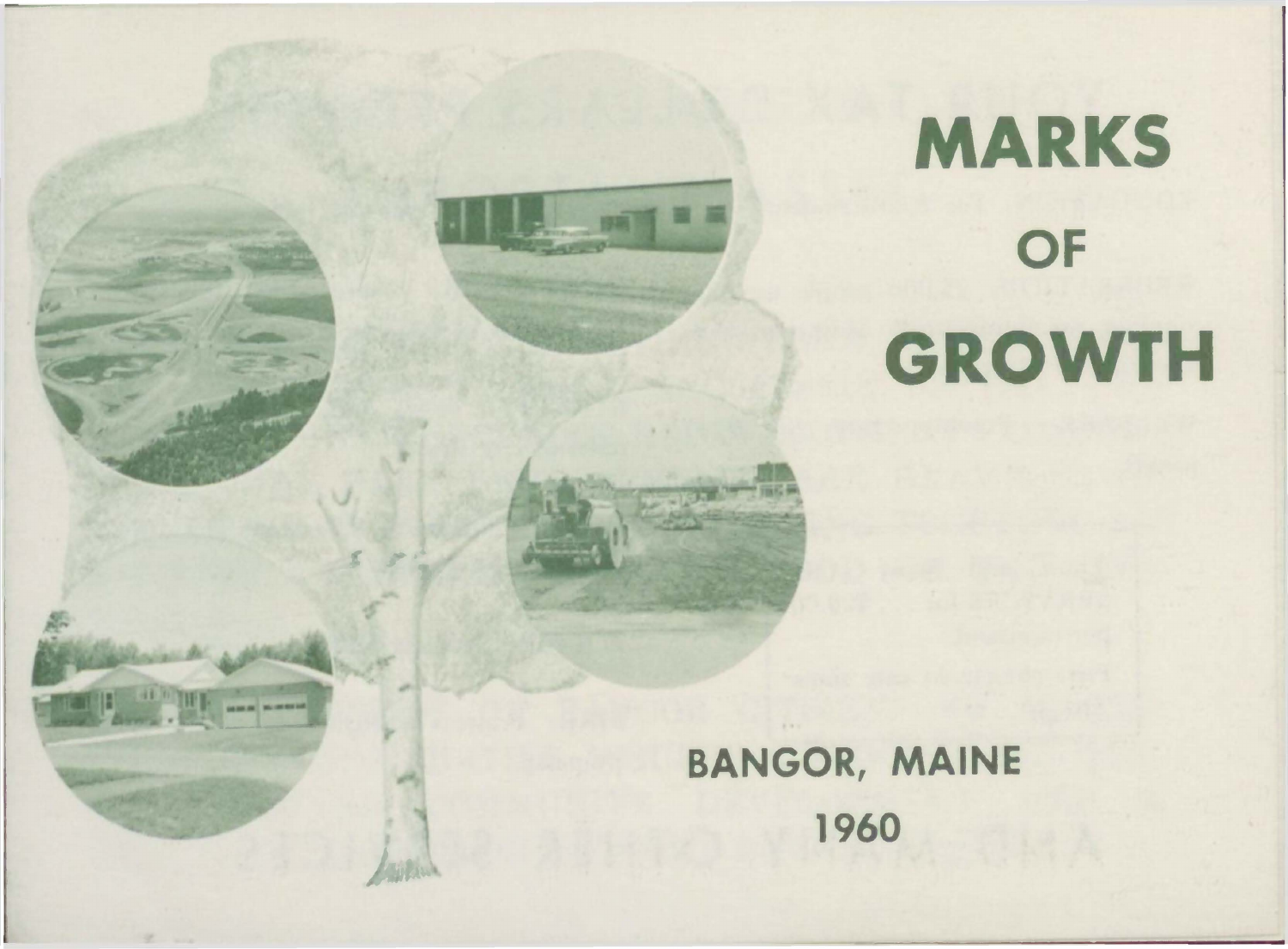## **YOUR TAX DOLLARS PROVIDE**

EDUCATION: For 6,250 students.

RECREATION: 25,000 people use the outdoor swimming pool. Maintains and operates 10 playgrounds.

WELFARE: Provides care for 774 people

> These and many other SERVICES for ... \$29.00 per thousand. First change in rate since '58!

SEWERS: Maintains 85 miles of sewers.

SANITATION: Collects and disposes 2,200 loads of rubbish.

STREETS: Plows and maintains 125 miles of city streets.

PARKS: Operates and maintains 84 acres of city parks.

POLICE: Protects 38,965 citizens.

FIRE: Protects \$200,000,000 worth of property.

**AND MANY OTHER SERVICES**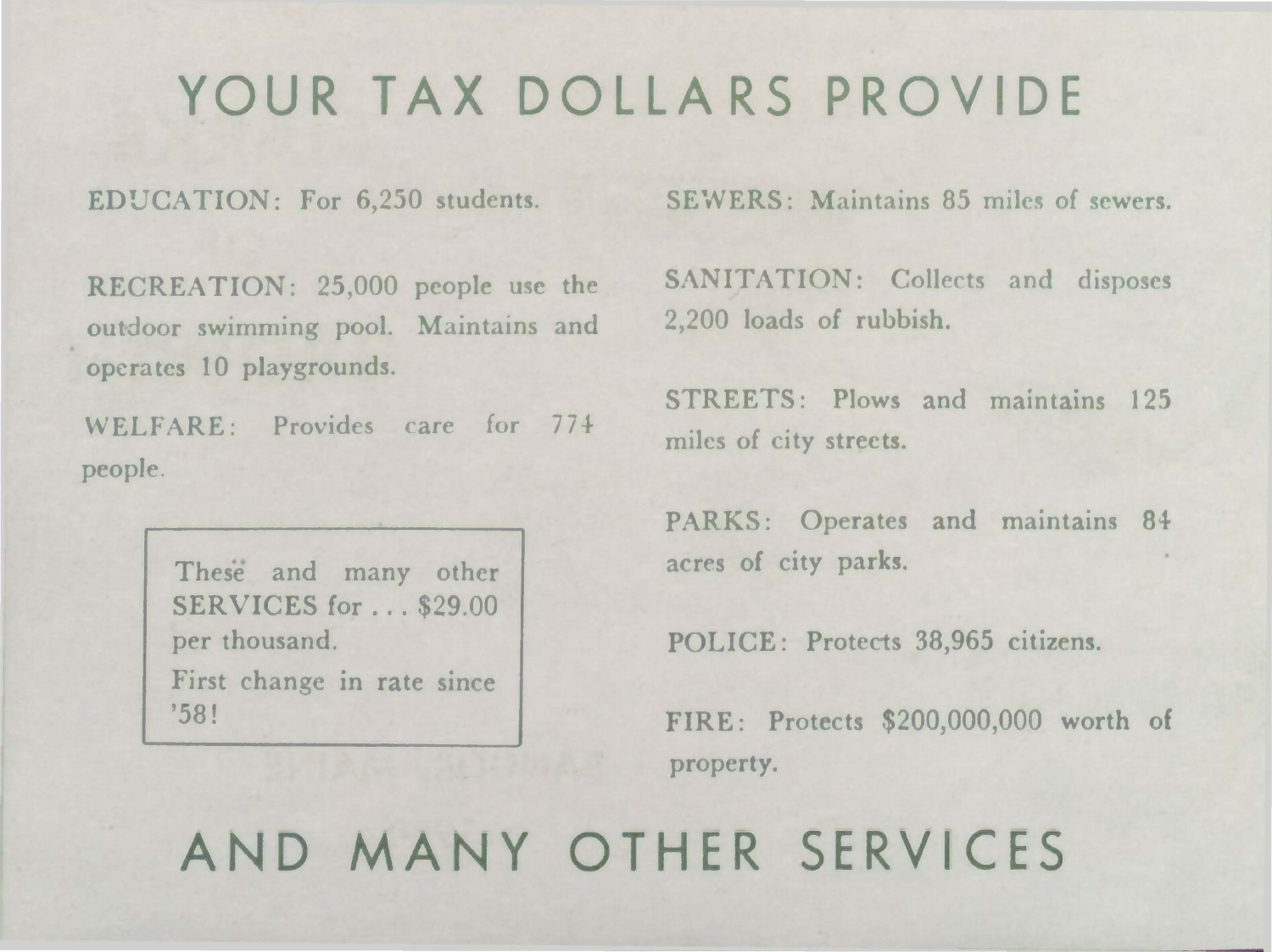# **PROGRESS IS OUR MOST IMPORTANT ASSET**

WHEN BANGOR NEEDS SOMETHING DONE, BUSINESS AND CIVIC LEADERS GO TO WORK. SUCCESSFUL UNITED FUND CAMPAIGNS, NEIGHBORHOOD REDEVELOPMENT PROJECTS, INDUSTRIAL PARK DEVELOPMENTS ARE EXAMPLES OF BUSINESS AND CIVIC LEADERS WORKING TOGETHER ON CITIZENS COMMITTEES FOR THE GOOD OF THE COM-MUNITY.

THE WILLINGNESS OF BANGOR CITIZENS TO ASSUME THEIR HESPONSIBILITIES ASSURES A PROGRESSIVE OUT-LOOK TOWARD COMMUNITY DEVELOPMENT AND A HEALTHY CLIMATE FOR BANGOR'S FUTURE GROWTH.